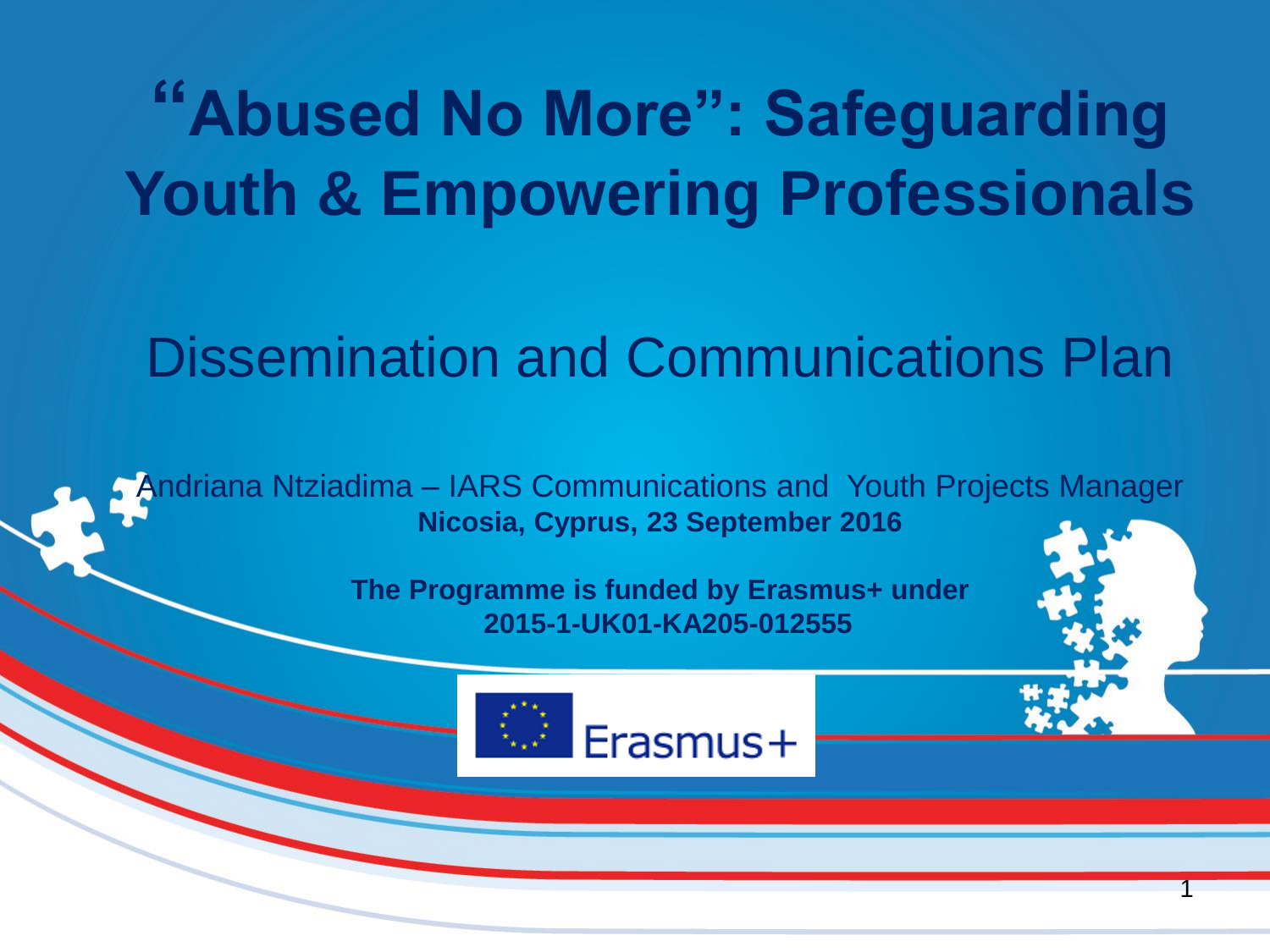#### **Completed activities**

- Launch of the partnership <http://www.iars.org.uk/content/PRAnM>
- Development of the project website
- Launch of the website with press release
- Leaflet development in English and Italian (not obligatory for partners to translate)
- Dissemination Strategy
- *Database development and launch – total 90 members/ report 70*
- Newsletter template completed
- AnM Case Study for Erasmus+ [https://www.erasmusplus.org.uk/casestudy/independent-academic](https://www.erasmusplus.org.uk/casestudy/independent-academic-research-studies-iars-international-institute)[research-studies-iars-international-institute](https://www.erasmusplus.org.uk/casestudy/independent-academic-research-studies-iars-international-institute)



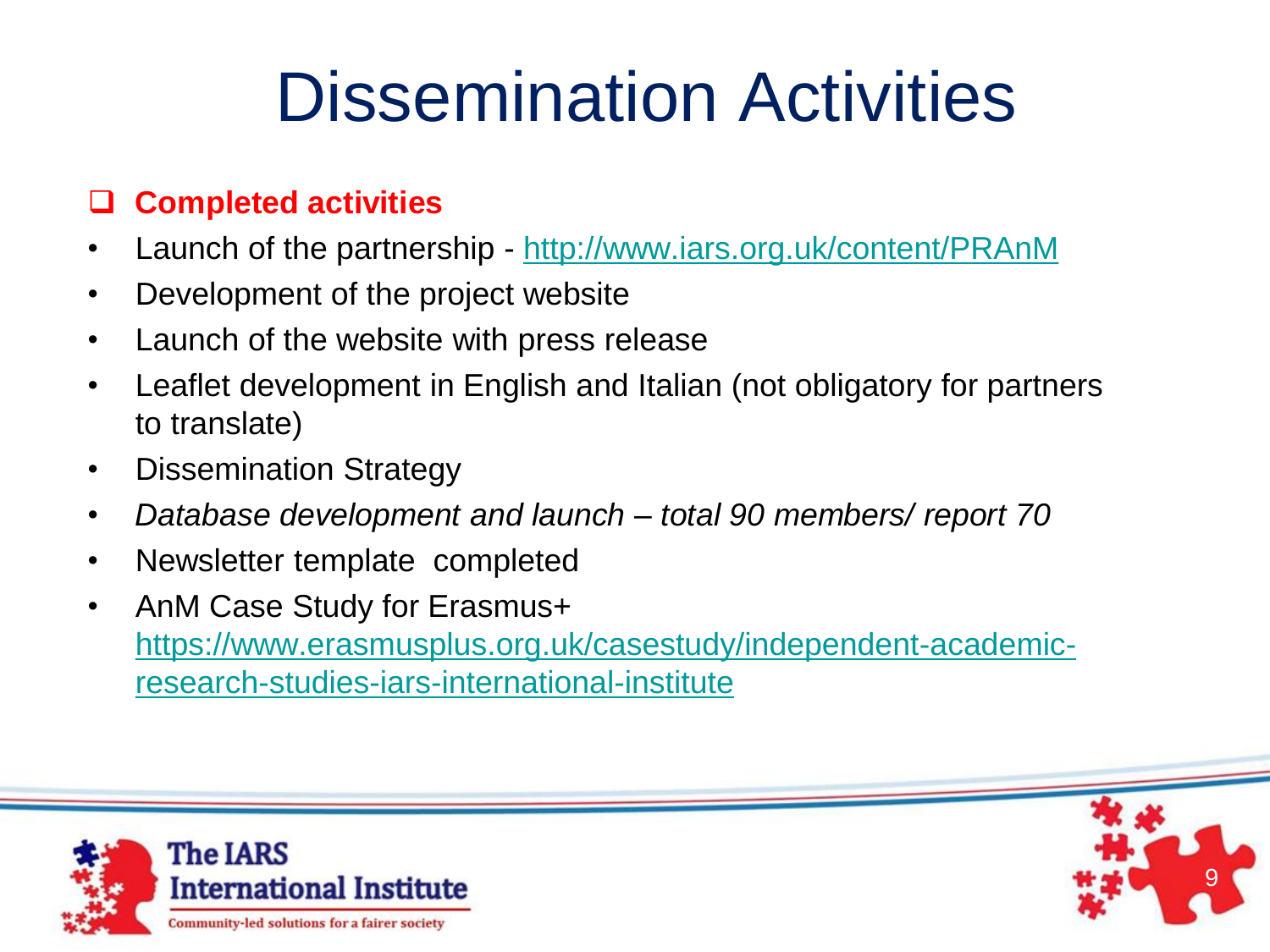#### **Completed activities**

- Press Release Report launch
- 1<sup>st</sup> Conference press release



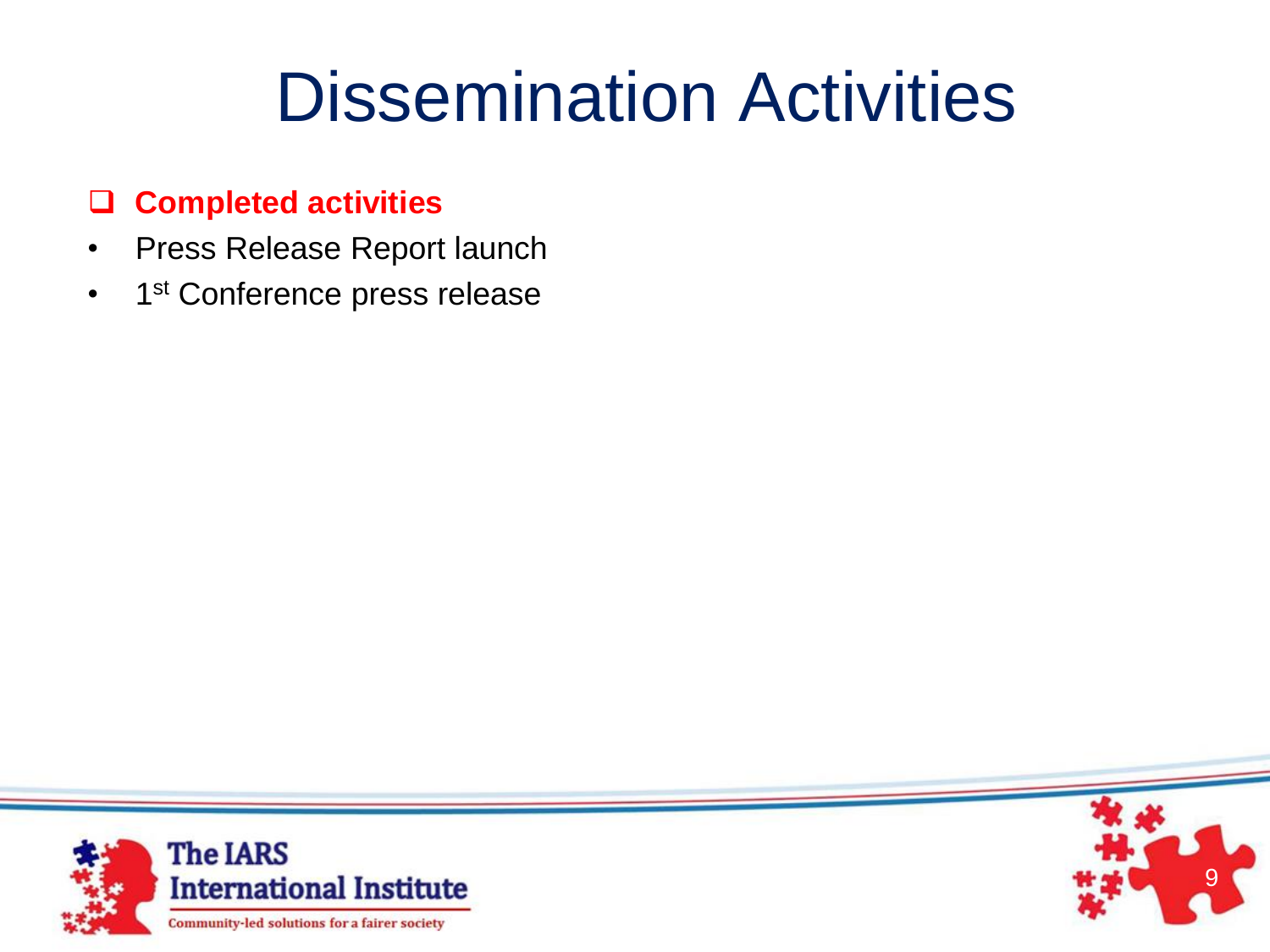#### **Outstanding activities:**

- 1. Post event press release by Tuesday? **- Responsible partner: Kisa**
- 2. Update website with conference material a. final agenda, b. press release, c. partners and speakers presentations, d. photos, videos Responsible partner: **Kisa**
- 3. Newsletter for Year 1 of the project: all partners to send items by 29th September – translation by 5th and Dissemination by 6th **Responsible partner IARS**
- 4. Conference participants to be added in the Network **Responsible Partner Kisa**
- 5. Project's summary and links to be added on the partners' websites including links to project pages **– Responsible partner: All**
- 6. Dissemination via Eurodesk Platform **– Responsible partner IARS**



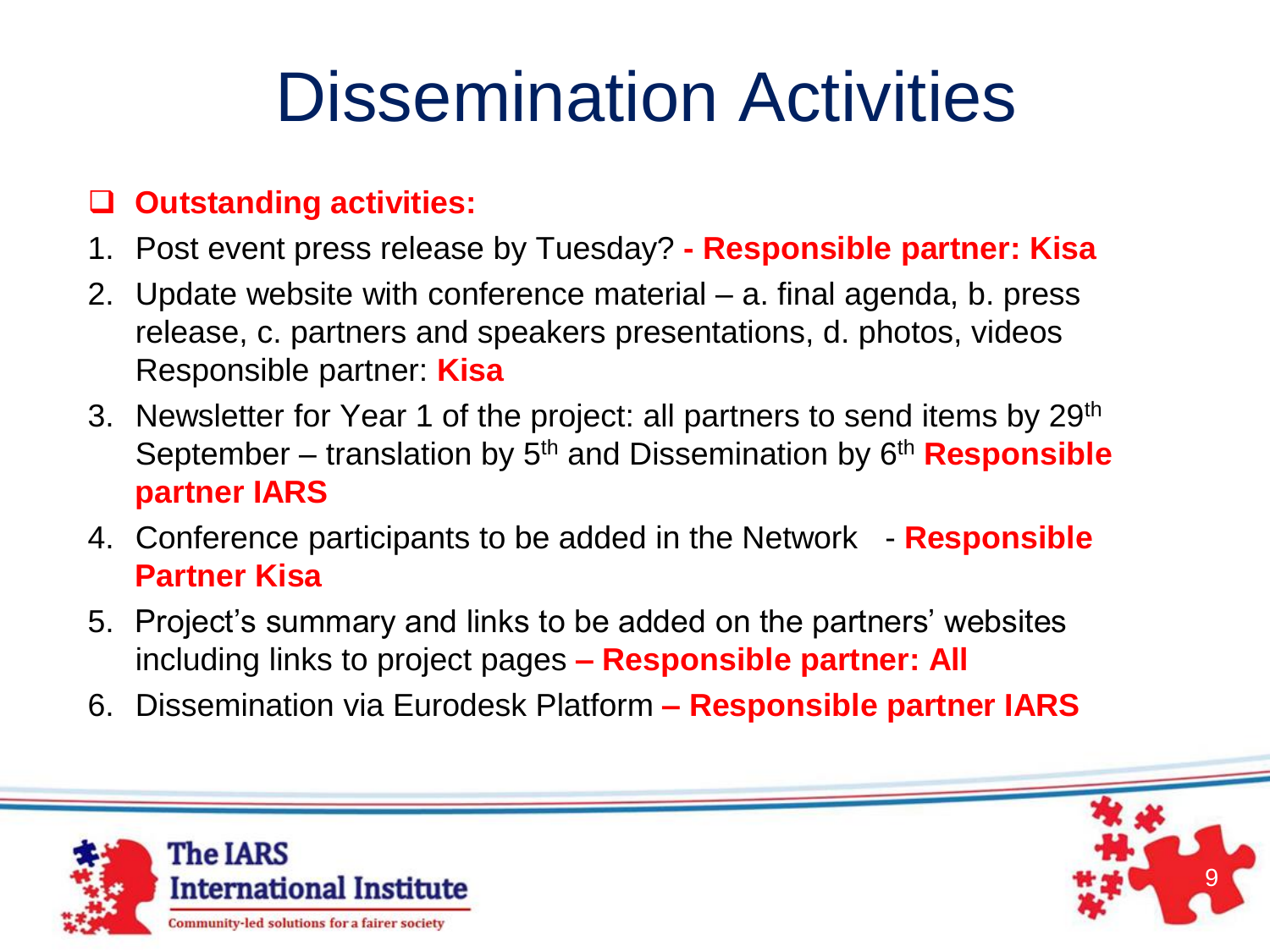#### **Outstanding activities:**

Database Launch – Low numbers of subscribers – Target 3000 Strategy Proposed:

- Database launch announcement
- Benefits to subscribers such as
- Access to newsletters
- Research reports, e- publications etc.
- Priority tickets to accredited events and conference
- Incorporate access to the database as a benefit of partners' subscribers
- Report to be downloadable following subscription to the network
- Promote network via social media
- Link to the network via your organisation



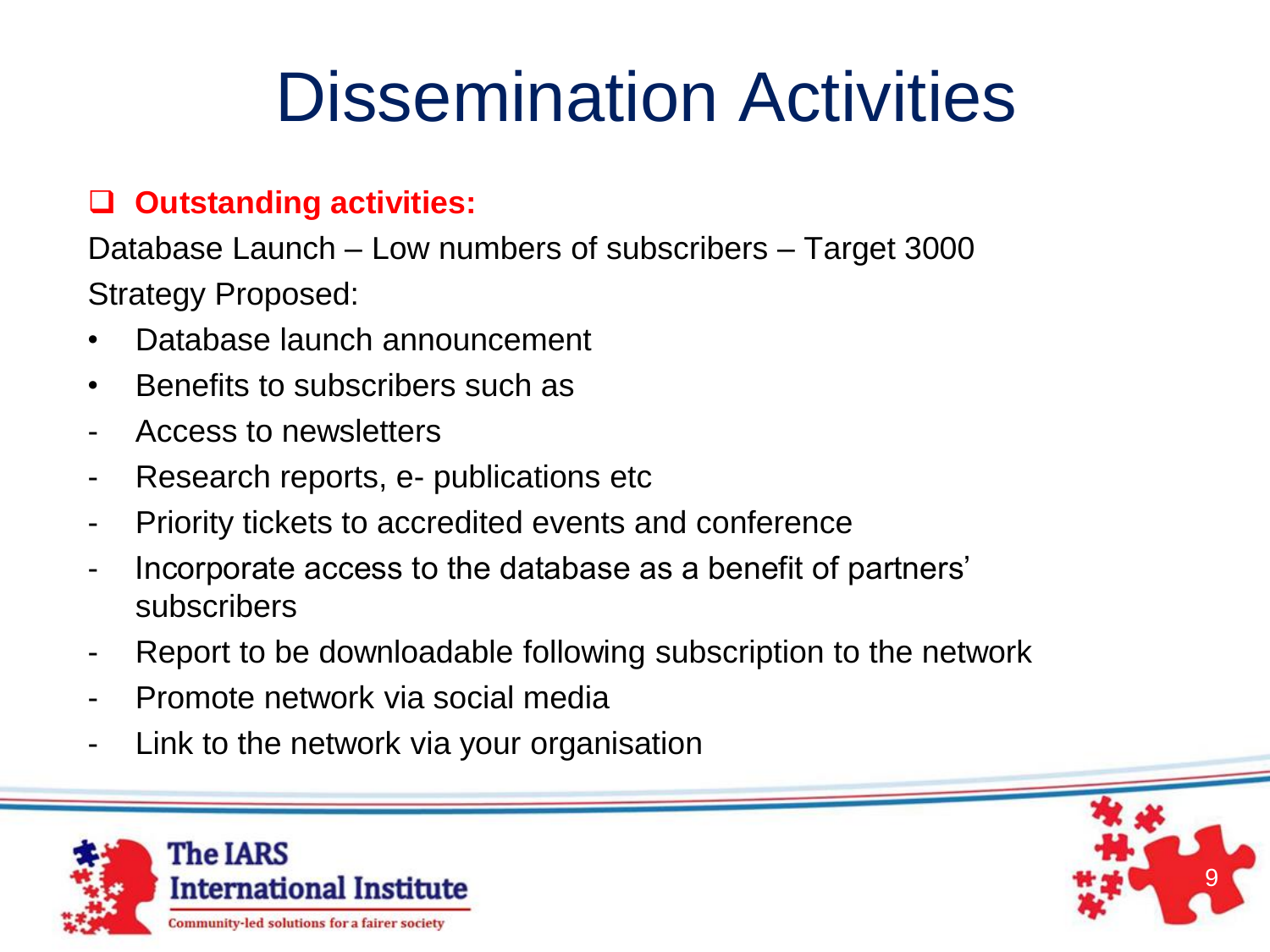#### **Outstanding activities:**

**99% Campaign – Incorporate project activities on the 99% Campaign**

- Blogs written by young people
- Short videos
- Discuss an awareness campaign on PLE
- Send Monitoring Forms to IARS by 30th October 2016



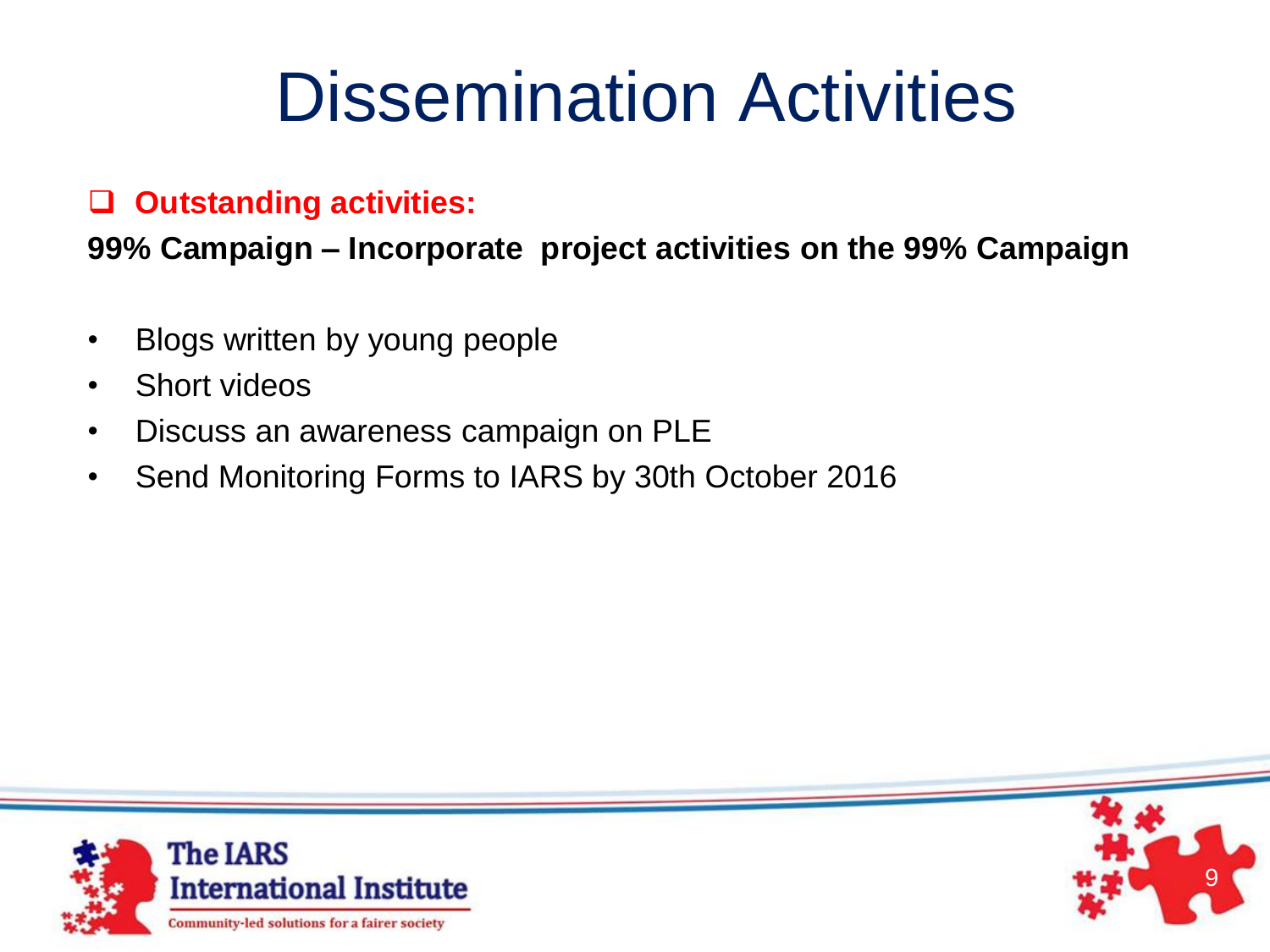### Year 1 Reach

|                 | <b>Users</b> | Sessions   Page | <b>Views</b> | Subsctib<br><b>lers</b> |
|-----------------|--------------|-----------------|--------------|-------------------------|
| Website         | 1298         | 2,056           | 5,216        |                         |
| <b>Database</b> | N/A          | N/A             | N/A          | 90                      |